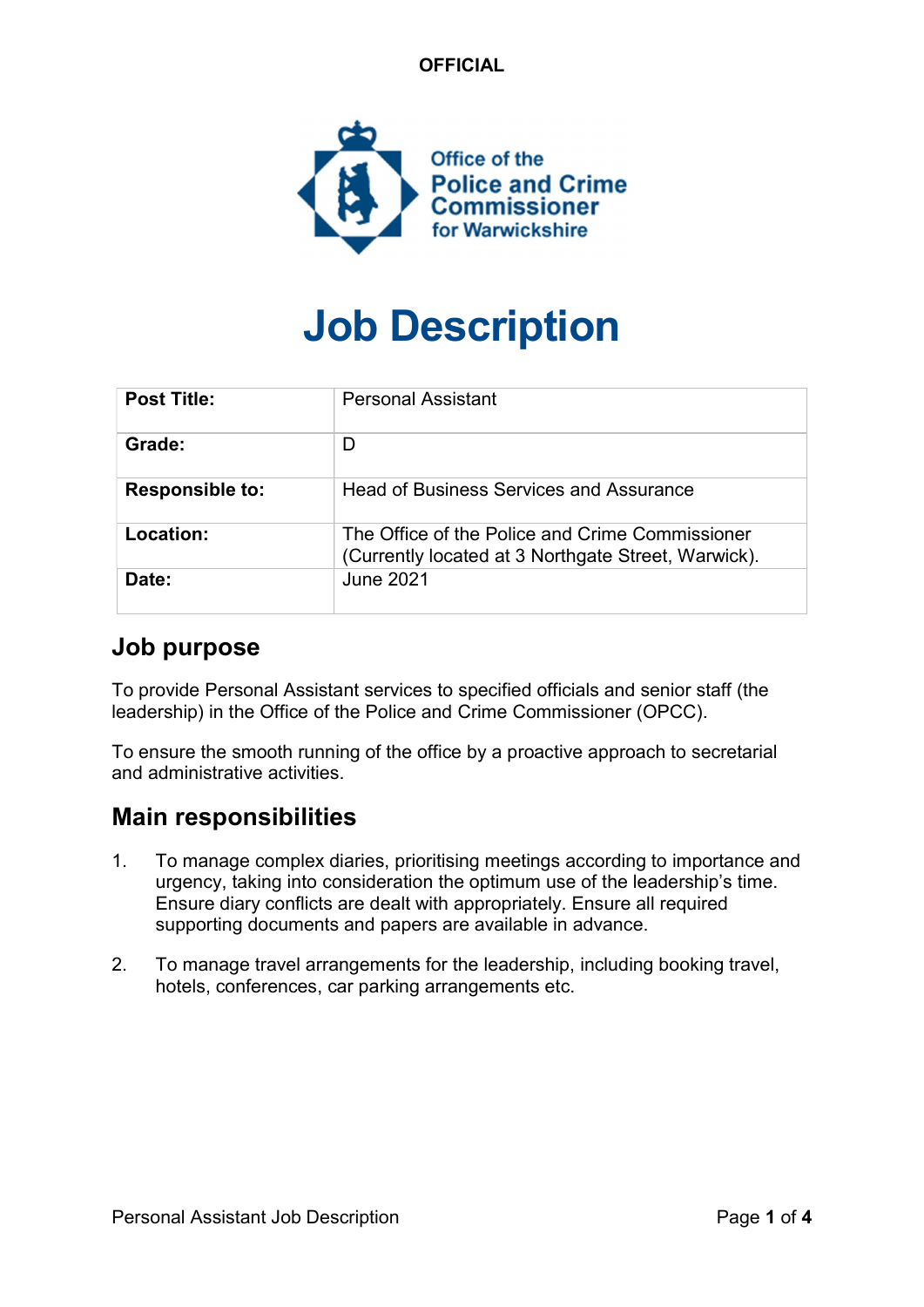- 3. To provide support and facilitation for meetings and Boards including production and distribution of agendas and papers, taking and circulating minutes. Ensure meeting records represent an accurate account and include all relevant decisions, comments and issues.
- 4. To meet regularly with the leadership to ensure they are fully informed of ongoing matters, diary commitments and invitations. Ensure any information provided is well-interpreted in order for decisions/actions to be taken and outstanding issues to be dealt with effectively.
- 5. To research and analyse information and ensure comprehensive briefings are provided to leadership, working with others to actively support this.
- 6. To prioritise, re-route, draft and respond to correspondence and enquiries verbally or in writing on behalf of the leadership. To take appropriate action to decide with whom, and how, information is shared so that responses, drafts or briefings are provided to leadership in a timely manner.
- 7. To provide effective communication with internal and external contacts, ensuring that messages and relationships contribute positively to the leadership's reputation and credibility.
- 8. To manage confidential information with discretion, ensuring such information is safeguarded appropriately. Provide support to HR processes.
- 9. Organise and support events, conferences, meetings and briefings.
- 10. To receive internal and external visitors and ensure they are professionally and courteously treated during their visit. Liaise with appropriate departments to book facilities and refreshments as necessary.
- 11. To build and sustain effective relationships with external contacts, including other Councillors, MPs other OPCC offices, the force, the APCC, government departments, local, regional and national partner organisations.
- 12. To provide resilience to the OPCC administrative function to ensure a consistent standard of service is provided.
- 13. To undertake all routine and necessary administrative work including printing, photocopying, dictation, filing etc., to ensure the smooth and efficient running of the office including providing specific information for external publication (for example expenses, maintenance of Hospitality register).
- 14. To lead on specific projects and developments as appropriate to the role
- 15. Work closely with other colleagues to improve operational practices, effectiveness and efficiency.
- 16. Maintain professional awareness and horizon scan for future developments, with a commitment to own and organisational development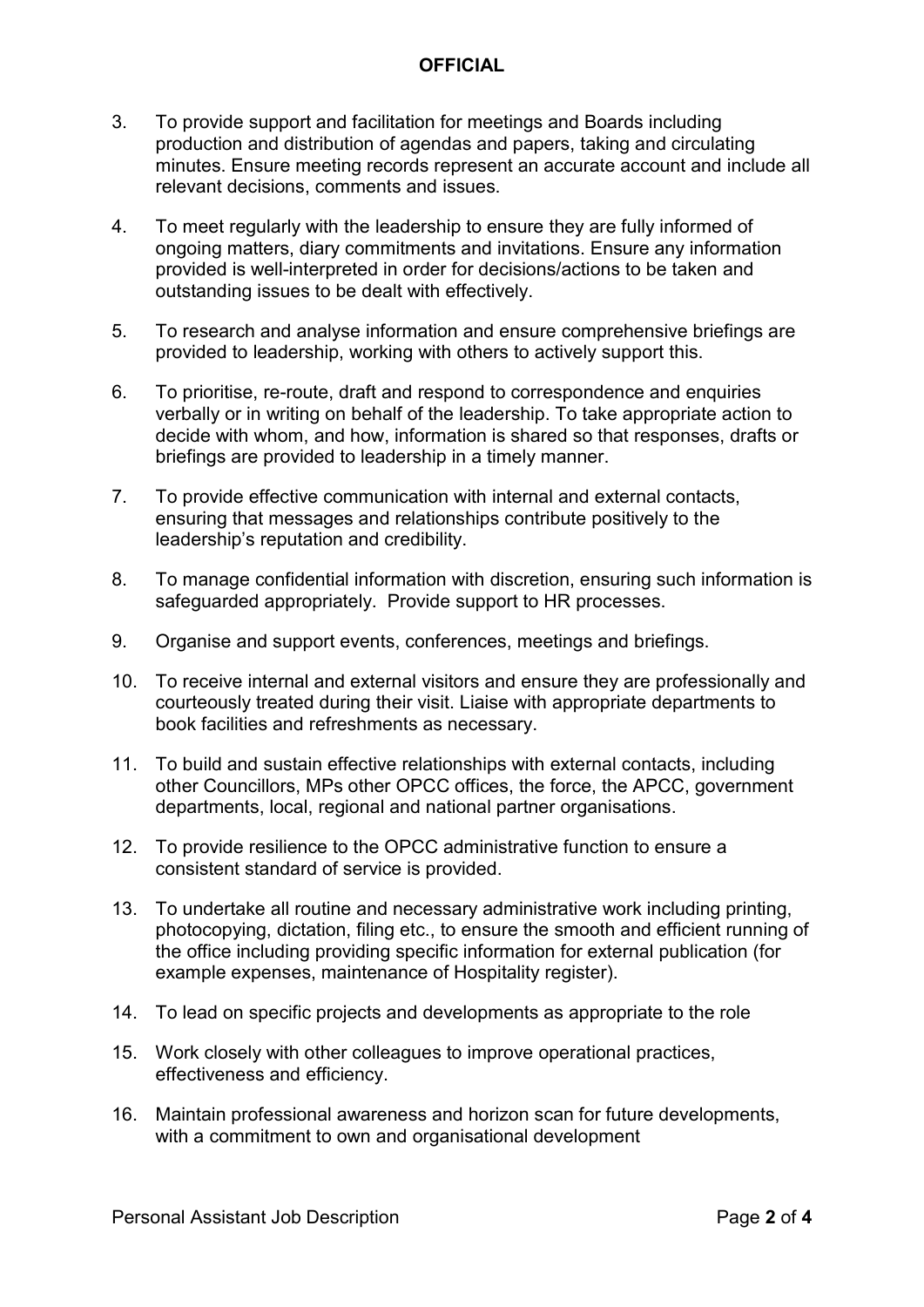- 17. Demonstrate a commitment to equality and diversity through actions and activities, using knowledge and tools to understand the impact of decisions on users.
- 18. Undertake any other duties as reasonably commensurate with role.

### Special conditions

- Occasional travel across Warwickshire
- This role is politically restricted

### Security level

- Recruitment Vetting
- CTC Vetting

# Person specification

### Knowledge

- Educated to A Level with GCSE (L2) English and Maths, or NVQ Business Administration L3 or equivalent by experience
- Understanding of the role of the PCC and the arrangements for governance of policing in the UK.
- Knowledge of information governance and security, such as the Data Protection Act 2018 (GDPR) and Freedom of Information Act 2001

### **Experience**

- Experience in high level administrative services,
- Complex diary management
- Minute taking and facilitation of meetings
- Dealing with confidential information
- Organising meetings and events
- Record keeping and filing in accordance with information governance requirements
- Research and analytical skills (desirable)

### Key Skills:

- Highly developed communication skills including written English
- Competent use of IT programmes, including Microsoft